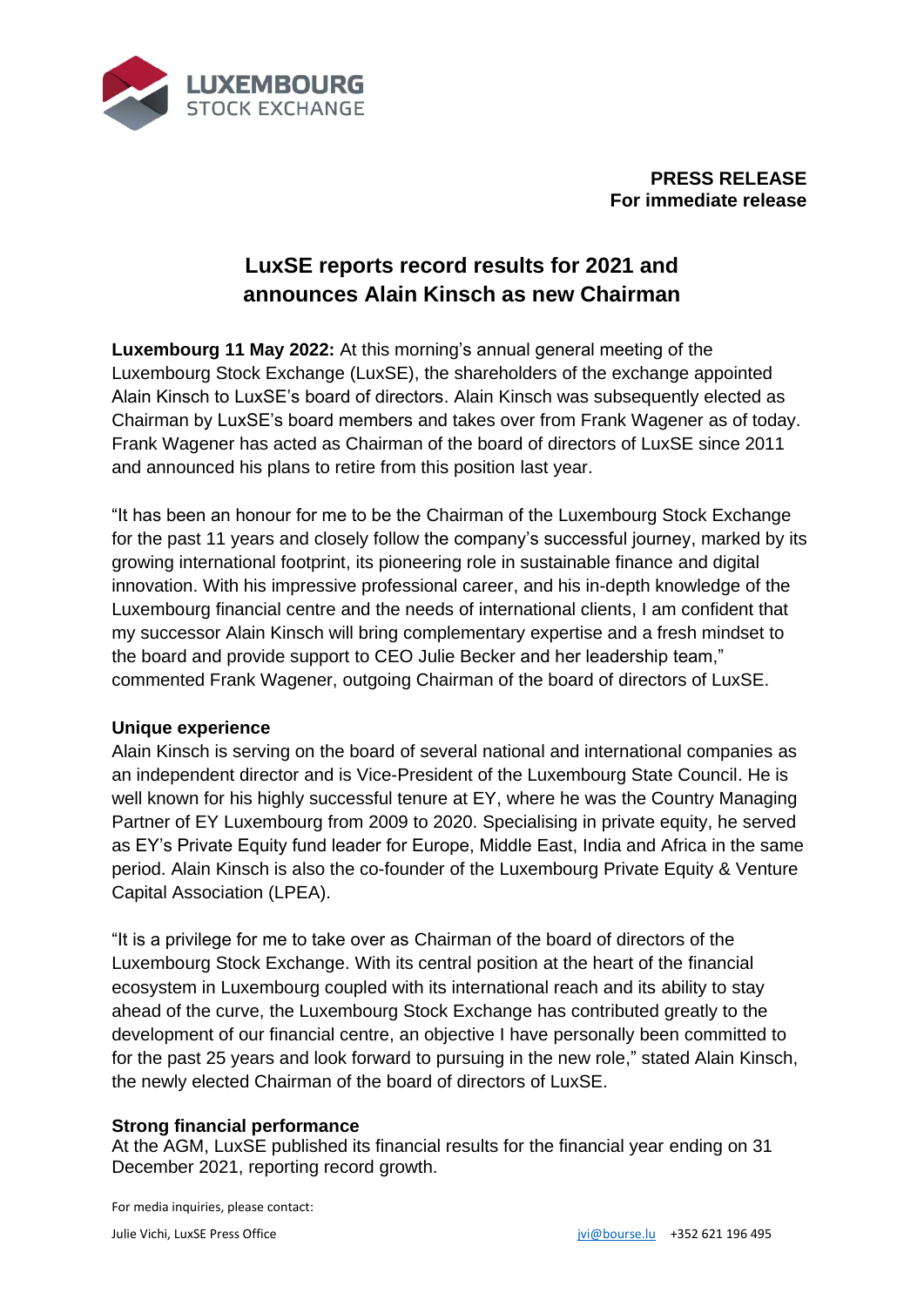

The Luxembourg Stock Exchange Group, which consists of LuxSE and its wholly owned subsidiary Fundsquare, reported consolidated revenues of EUR 55.4 million for the financial year 2021. This represents a revenue growth of 8.1% compared to the previous year. The group also reported a net profit of EUR 13.5 million, up 20.5% from 2020.

The strong financial performance in 2021 was driven by a considerable growth in the number of new listings. In the course of 2021, LuxSE welcomed 12,687 new securities on its markets and on the LuxSE Securities Official List, up 17% compared to 2020. This makes 2021 the strongest year for LuxSE in terms of new listings since 2008. At the end of 2021, LuxSE reported a total of 37,839 listed securities, up 2% compared to 2020.

"After a challenging 2020 marked by the pandemic, economic activity picked up across the world in 2021, and this was reflected on the Luxembourg Stock Exchange. We saw a considerable increase in listing activities on our exchange last year and this resulted in a strong financial performance. 2021 was also a record year for sustainable finance, both globally and on LGX, and we continued to contribute to the transformation of finance through new products and services. 2022 is likely to be marked by a challenging geopolitical and economic context and the war in Ukraine, and this makes our focus on the increasingly urgent green and digital transitions even more important," explained Julie Becker, CEO of LuxSE.

## **Highlights of 2021**

2021 was a year of milestones for the Luxembourg Green Exchange (LGX), the world's leading platform for sustainable securities. LGX reached the 1,000 sustainable bonds mark in May and marked its 5 years of existence in September. LuxSE developed the platform further by adding a section for Climate-Aligned issuers, which features companies that derive at least 75% of their revenues from environmentally friendly activities. The exchange also revamped the existing fund window on LGX to reflect the fund classification brought by the Sustainable Finance Disclosure Regulation (SFDR).

In terms of its focus on technology, LuxSE continued to invest in tech start-ups and completed the first, fully digital listing via the Origin platform.

- Ends -